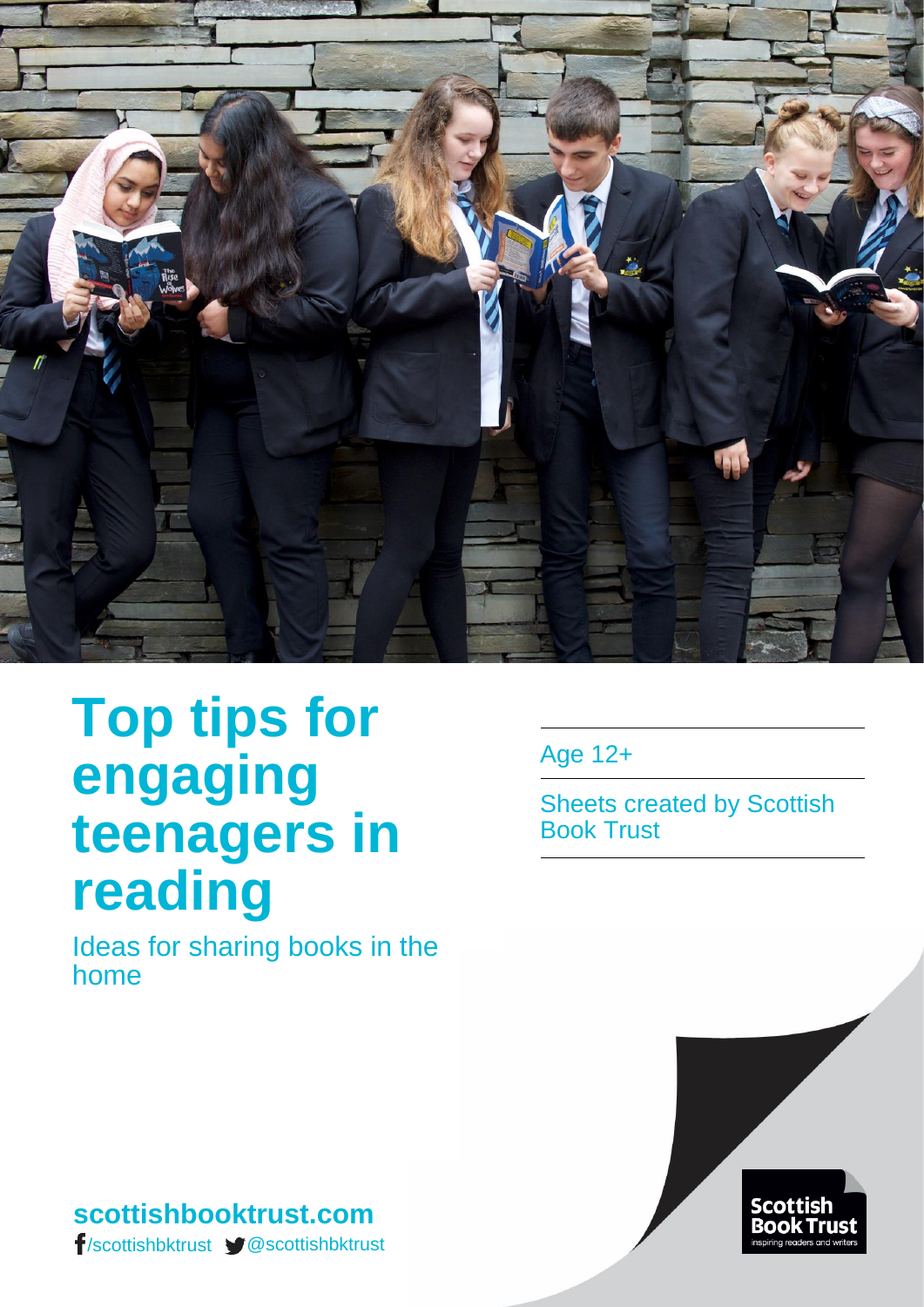As your child enters their teen years, many of the approaches to encouraging them to read remain the same from 8-11. A whole world of exciting fiction opens up to them, and books can give them a safe place to explore complex feelings. Whether your child is a keen or reluctant reader, the tips below should be useful.

#### **If they don't want to read, try to find out why**

In teenage years, reading is often seen as 'uncool'. To overcome this, it can help if they see reading as something they can do to further their hobbies: how-to manuals are good, for instance.

If they're a confident reader but have stopped reading, it's possible they've become turned off by the reading they need to do for school coursework. As their school reading becomes linked to exam pressures, teens can begin to see reading as less fun than it used to be.

If they're lacking in confidence, they might need some quick reads to boost their reading self-esteem, and technology can help as well. Children who aren't confident readers might sometimes not want to admit this, but a quick check with their teacher can give you a clear picture of how they're getting on as readers.

#### **Look for books based on movies and computer games**

If you've been caught up in a good story, you don't want it to end! So if your child has enjoyed the storyline of a movie or computer game, investigate whether there are books based on it. It can be easier to get them interested in something they're already familiar with.

## **Don't be fussy about what they read**

Here's the key: reading is a habit, and as long as they're in the habit of picking up something to read, it doesn't really matter what they're reading. So if they're reading magazines, great – this can lead to further reading if you can establish what they're interested in.

Also, remember that they need to see reading as a fun thing to do. Don't worry if you feel that their personal reading isn't challenging them – school takes care of that. Don't force them to read anything – that's a sure way to associate reading with pressure.

#### **Connect their reading to their interests**

If reading is seen as 'uncool', then many teens need an excuse to read. If they're interested in pursuing a hobby, then a how-to manual can be a great way in to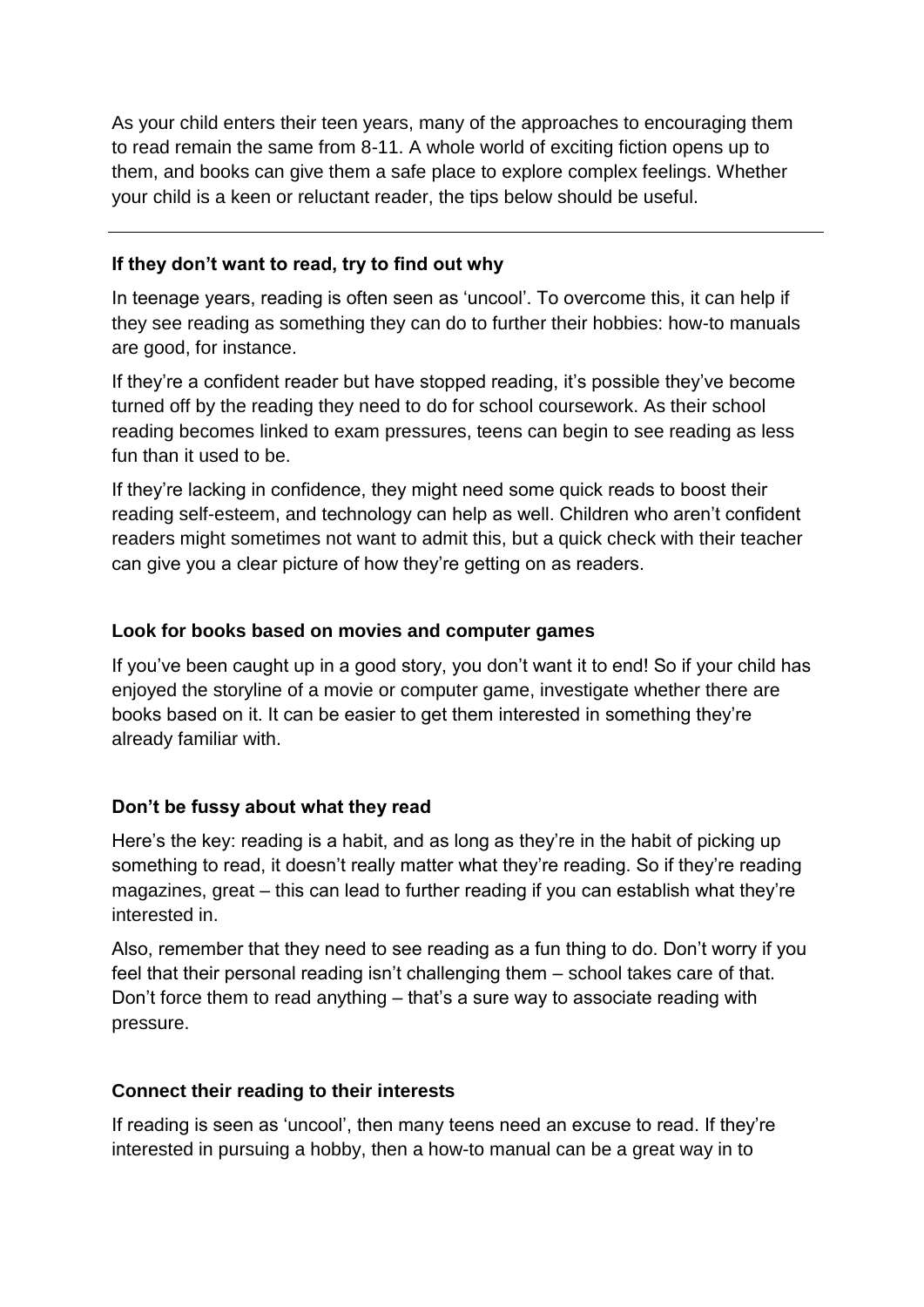reading. Seeing a library shelf full of books about their hobby can really be exciting and an eye opener for teens.

It's also worth noting that certain types of reading will be seen as more 'cool' than others. Without wishing to generalise, biographies of people in the worlds of sports, music, fashion, film and other forms of popular culture can be seen as more attractive reading by teens.

#### **Find out if their school is taking part in the Scottish Teenage Book Prize**

The Scottish Teenage Book Prize is Scotland's largest book award for teenagers. Teachers or librarians need to register teenagers to take part. After that, teens just need to read and discuss the three shortlisted books and vote for their favourite. Expressing an opinion about books can really help teens engage with reading!

The shortlist is announced every year near the beginning of September, and the voting deadline is around mid-February. Details about the Scottish Teenage Book Prize can be found here: [scottishbooktrust.com/stbp/](http://scottishbooktrust.com/stbp/)

#### **Make sure they see you reading**

If your child sees you reading, then that lets them know that you find reading enjoyable and worthwhile. It's not guaranteed to get them reading, but it certainly sends out the right message. And if you're reading something you think your child might like, leave it lying around so they can see it: autobiographies are always good for piquing curiosity.

## **The right book** *is* **out there**

Be patient as you try to find the book that engages your teen. Some teenagers have a preconception that reading is largely about fantasy and adventure, and has very little relevance to their lives. In actual fact, young adult fiction is full of gritty and realistic stories featuring relatable teen voices. And our advice is not to worry about the mature content often found in these books – teens are bound to encounter discussion of adult issues through school or friends, and books are actually a great safe place for teens to explore their feelings about these issues.

Here are a few great places to find book recommendations:

- Scottish Book Trust's book lists for teens: [www.scottishbooktrust.com/reading/book-lists/teens](http://www.scottishbooktrust.com/reading/book-lists/teens)
- LoveReading4Kids website: [www.lovereading4kids.co.uk](http://www.lovereading4kids.co.uk/)
- World Book Day parents' book finder: [www.worldbookday.com/ideas/parents](http://www.worldbookday.com/ideas/parents)
- Common Sense Media: [www.commonsensemedia.org](http://www.commonsensemedia.org/)